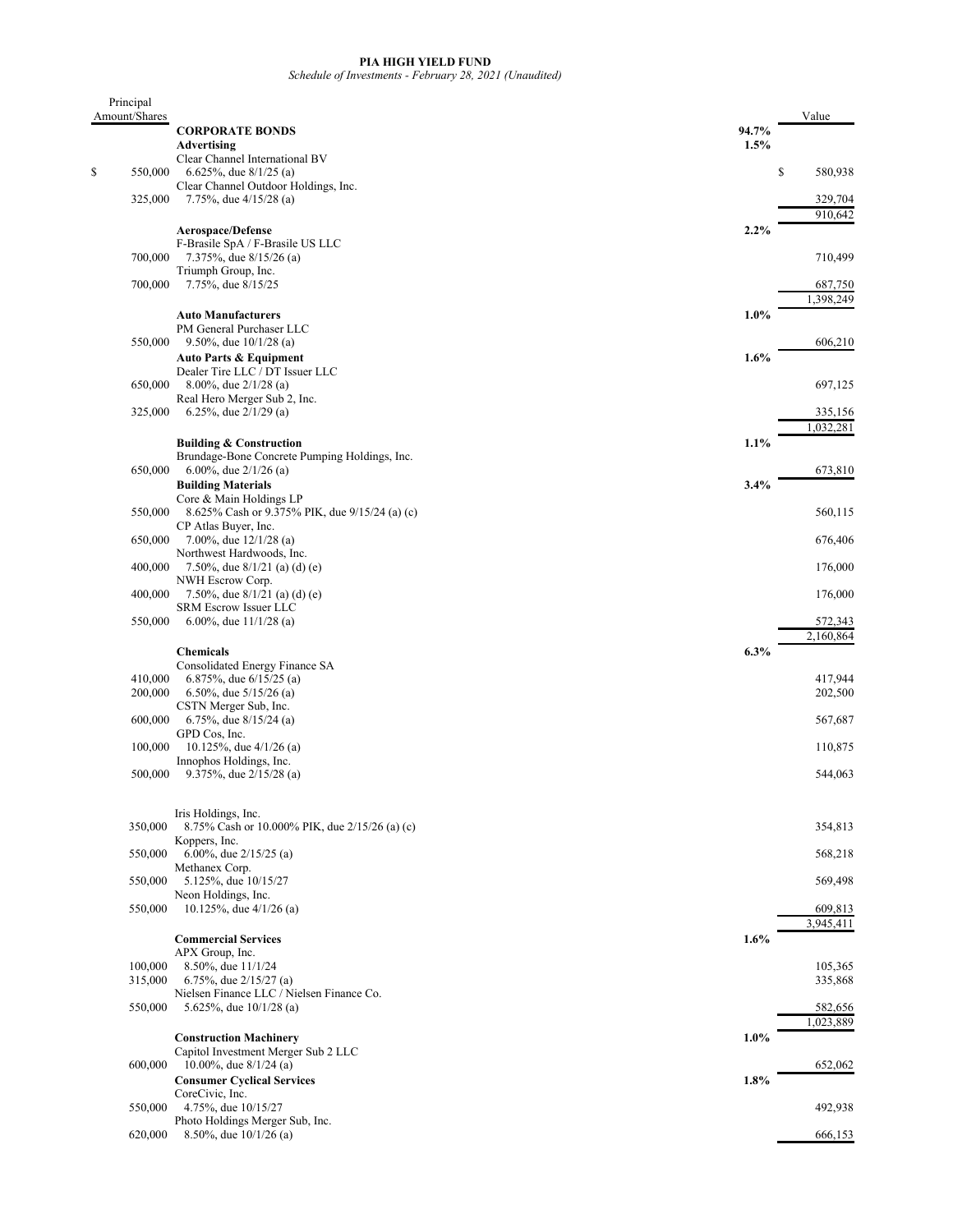|                    |                                                                                          |         | 1,159,091            |
|--------------------|------------------------------------------------------------------------------------------|---------|----------------------|
|                    | <b>Consumer Services</b><br>Cimpress Plc                                                 | 2.2%    |                      |
| 650,000            | 7.00%, due $6/15/26$ (a)<br>Quad Graphics, Inc.                                          |         | 687,869              |
| 700,000            | 7.00%, due 5/1/22                                                                        |         | 698,960              |
|                    |                                                                                          |         | 1,386,829            |
|                    | <b>Containers and Packaging</b><br>Matthews International Corp.                          | 3.9%    |                      |
| 650,000            | 5.25%, due $12/1/25$ (a)<br>Pactiv LLC                                                   |         | 662,119              |
| 500,000            | 8.375%, due 4/15/27                                                                      |         | 574,280              |
| 680,000            | Plastipak Holdings, Inc.<br>6.25%, due $10/15/25$ (a)                                    |         | 699,974              |
|                    | Trident TPI Holdings, Inc.                                                               |         |                      |
| 500,000            | 6.625%, due $11/1/25$ (a)                                                                |         | 509,323<br>2,445,696 |
|                    | <b>Diversified Financial Services</b>                                                    | $0.8\%$ |                      |
| 450,000            | VistaJet Malta Finance PLC / XO Management Holding, Inc.<br>10.50%, due $6/1/24$ (a)     |         | 480,375              |
|                    | <b>Diversified Manufacturing</b>                                                         | $0.4\%$ |                      |
| 197,000            | FXI Holdings, Inc.<br>12.25%, due $11/15/26$ (a)                                         |         | 223,809              |
|                    | <b>Engineering &amp; Construction</b>                                                    | 2.1%    |                      |
| 600,000            | New Enterprise Stone & Lime Co., Inc.<br>6.25%, due $3/15/26$ (a)                        |         | 619,125              |
|                    | PowerTeam Services LLC                                                                   |         |                      |
| 650,000            | 9.033%, due $12/4/25$ (a)                                                                |         | 721,500<br>1.340.625 |
|                    |                                                                                          |         |                      |
|                    | <b>Enterprise Software &amp; Services</b>                                                | 1.1%    |                      |
| 700,000            | Rocket Software, Inc.<br>6.50%, due $2/15/29$ (a)                                        |         | 697,813              |
|                    | Entertainment                                                                            | $0.9\%$ |                      |
| 550,000            | Powdr Corp.<br>6.00%, due $8/1/25$ (a)                                                   |         | 576,813              |
|                    | <b>Environmental Control</b>                                                             | $1.0\%$ |                      |
| 600,000            | Tervita Corp.<br>11.00%, due $12/1/25$ (a)                                               |         | 649,500              |
|                    | <b>Financial Services</b>                                                                | $0.9\%$ |                      |
| 650,000            | Arrow Bidco LLC<br>9.50%, due $3/15/24$ (a)                                              |         | 587,369              |
|                    | <b>Food and Beverage</b>                                                                 | 2.4%    |                      |
| 600,000            | Dean Foods Co.<br>6.50%, due $3/15/23$ (a) (d)                                           |         | 12,375               |
| 331,000            | Dole Food Co, Inc.<br>7.25%, due $6/15/25$ (a)                                           |         | 339,654              |
|                    | H-Food Holdings LLC / Hearthside Finance Co, Inc.                                        |         |                      |
| 500,000            | 8.50%, due $6/1/26$ (a)<br>Sigma Holdco BV                                               |         | 520,763              |
| 600,000            | 7.875%, due 5/15/26 (a)                                                                  |         | 615,189              |
|                    | <b>Food Wholesale/Distribution</b>                                                       | 2.0%    | 1,487,981            |
| 550,000            | United Natural Foods, Inc.<br>6.75%, due $10/15/28$ (a)                                  |         | 576,813              |
|                    | US Foods, Inc.                                                                           |         |                      |
| 550,000<br>100,000 | 6.25%, due 4/15/25 (a)<br>4.75%, due $2/15/29$ (a)                                       |         | 587,171<br>101,875   |
|                    |                                                                                          |         | 1,265,859            |
|                    | <b>Forest and Paper Products Manufacturing</b><br>Schweitzer-Mauduit International, Inc. | 0.9%    |                      |
| 550,000            | 6.875%, due $10/1/26$ (a)                                                                |         | 587,252              |
|                    | Hardware<br>Everi Payments Inc.                                                          | $0.4\%$ |                      |
| 250,000            | 7.50%, due $12/15/25$ (a)                                                                |         | 260,286              |
|                    | <b>Healthcare - Products</b><br>Varex Imaging Corp.                                      | 1.1%    |                      |
| 650,000            | 7.875%, due 10/15/27 (a)                                                                 |         | 716,625              |
|                    | <b>Healthcare - Services</b><br>Hadrian Merger Sub, Inc.                                 | 1.5%    |                      |
| 664,000            | 8.50%, due $5/1/26$ (a)<br>Syneos Health, Inc.                                           |         | 692,924              |
| 250,000            | 3.625%, due $1/15/29$ (a)                                                                |         | 245,469              |
|                    | <b>Home Improvement</b>                                                                  | $0.9\%$ | 938,393              |
|                    | Apex Tool Group LLC/BC Mountain Finance, Inc.                                            |         |                      |
| 600,000            | 9.00%, due $2/15/23$ (a)                                                                 |         | 597,000              |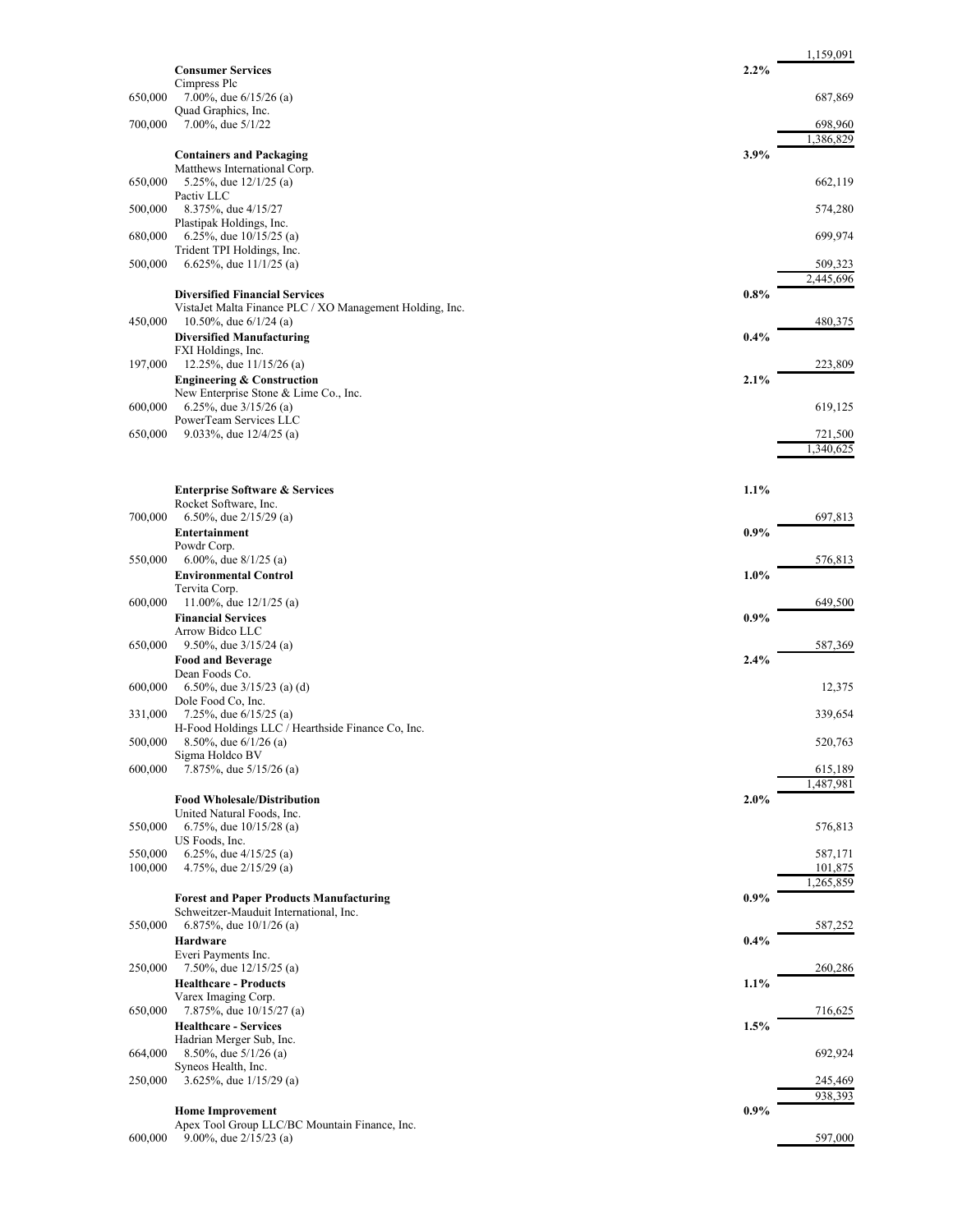|         | <b>Household Products/Warehouse</b>                                                          | $1.1\%$ |                      |
|---------|----------------------------------------------------------------------------------------------|---------|----------------------|
| 650,000 | Kronos Acquisition Holdings, Inc. / KIK Custom Products, Inc.<br>5.00%, due 12/31/26 (a)     |         | 669,650              |
|         |                                                                                              |         |                      |
|         | <b>Industrial - Other</b>                                                                    | 2.2%    |                      |
| 650,000 | Brand Energy & Infrastructure Services, Inc.<br>8.50%, due $7/15/25$ (a)                     |         | 651,625              |
|         | Cleaver-Brooks, Inc.                                                                         |         |                      |
| 725,000 | 7.875%, due $3/1/23$ (a)                                                                     |         | 714,955<br>1,366,580 |
|         | <b>Machinery - Thermal Process</b>                                                           | $1.1\%$ |                      |
| 650,000 | GrafTech Finance, Inc.<br>4.625%, due $12/15/28$ (a)                                         |         | 663,943              |
|         | <b>Machinery Manufacturing</b>                                                               | $4.3\%$ |                      |
| 450,000 | Granite US Holdings Corp.<br>11.00%, due $10/1/27$ (a)                                       |         | 505,125              |
|         | JPW Industries Holding Corp.                                                                 |         |                      |
| 825,000 | 9.00%, due $10/1/24$ (a)<br>MAI Holdings, Inc.                                               |         | 833,250              |
| 600,000 | 9.50%, due $6/1/23$ (a) (e)<br>Titan Acquisition Ltd. / Titan Co-Borrower LLC                |         | 126,000              |
| 600,000 | 7.75%, due $4/15/26$ (a)                                                                     |         | 619,500              |
| 657,000 | Titan International, Inc.<br>6.50%, due $11/30/23$                                           |         | 649,540              |
|         |                                                                                              |         | 2,733,415            |
|         | <b>Manufactured Goods</b><br>FXI Holdings, Inc.                                              | $3.2\%$ |                      |
| 634,000 | 7.875%, due 11/1/24 (a)                                                                      |         | 645,095              |
| 700,000 | Grinding Media Inc./ MC Grinding Media Canada, Inc.<br>7.375%, due 12/15/23 (a)              |         | 714,875              |
| 660,000 | Park-Ohio Industries, Inc.<br>6.625%, due $4/15/27$                                          |         | 672,962              |
|         |                                                                                              |         | 2,032,932            |
|         | <b>Marine Transportation</b><br>Altera Infrastructure LP/Teekay Offshore Finance Corp.       | $0.9\%$ |                      |
| 600,000 | 8.50%, due 7/15/23 (a)                                                                       |         | 546,000              |
|         | <b>Media Entertainment</b><br>Diamond Sports Group LLC / Diamond Sports Finance Co.          | $3.0\%$ |                      |
| 620,000 | 5.375%, due 8/15/26 (a)                                                                      |         | 439,239              |
| 565,000 | Getty Images, Inc.<br>9.75%, due $3/1/27$ (a)                                                |         | 602,324              |
| 275,000 | Meredith Corp.<br>6.50%, due $7/1/25$ (a)                                                    |         | 293,734              |
| 500,000 | 6.875%, due 2/1/26                                                                           |         | 511,107              |
|         | <b>Metals and Mining</b>                                                                     | 4.4%    | 1,846,404            |
|         | Arconic Corp.                                                                                |         |                      |
| 100,000 | 6.125%, due $2/15/28$ (a)<br>Harsco Corp.                                                    |         | 105,721              |
| 600,000 | 5.75%, due 7/31/27 (a)<br>Rain CII Carbon LLC/CII Carbon Corp.                               |         | 626,625              |
| 650,000 | 7.25%, due $4/1/25$ (a)                                                                      |         | 667,222              |
| 700,000 | SunCoke Energy Partners LP/SunCoke Energy Partners Finance Corp.<br>7.50%, due $6/15/25$ (a) |         | 727,773              |
| 637,000 | TMS International Holding Corp.<br>7.25%, due $8/15/25$ (a)                                  |         | 653,059              |
|         |                                                                                              |         | 2,780,400            |
|         |                                                                                              |         |                      |
|         | Midstream                                                                                    | 1.1%    |                      |
| 700,000 | Rockpoint Gas Storage Canada Ltd.<br>7.00%, due $3/31/23$ (a)                                |         | 693,487              |
|         | <b>Oil and Gas Services</b>                                                                  | 3.9%    |                      |
| 425,000 | Archrock Partners LP / Archrock Partners Finance Corp.<br>6.875%, due $4/1/27$ (a)           |         | 449,531              |
| 175,000 | 6.25%, due $4/1/28$ (a)<br>CSI Compressco LP / CSI Compressco Finance, Inc.                  |         | 182,656              |
| 775,000 | 7.50%, due $4/1/25$ (a)                                                                      |         | 779,358              |
| 500,000 | CVR Energy, Inc.<br>5.25%, due $2/15/25$ (a)                                                 |         | 494,250              |
| 315,000 | USA Compression Partners LP/USA Compression Finance Corp.                                    |         |                      |
| 250,000 | 6.875%, due $4/1/26$<br>6.875%, due $9/1/27$                                                 |         | 325,828<br>262,922   |
|         | <b>Other Industrial</b>                                                                      | $1.0\%$ | 2,494,545            |
|         | Modulaire Global Finance Plc                                                                 |         |                      |
| 600,000 | 8.00%, due $2/15/23$ (a)                                                                     |         | 610,869              |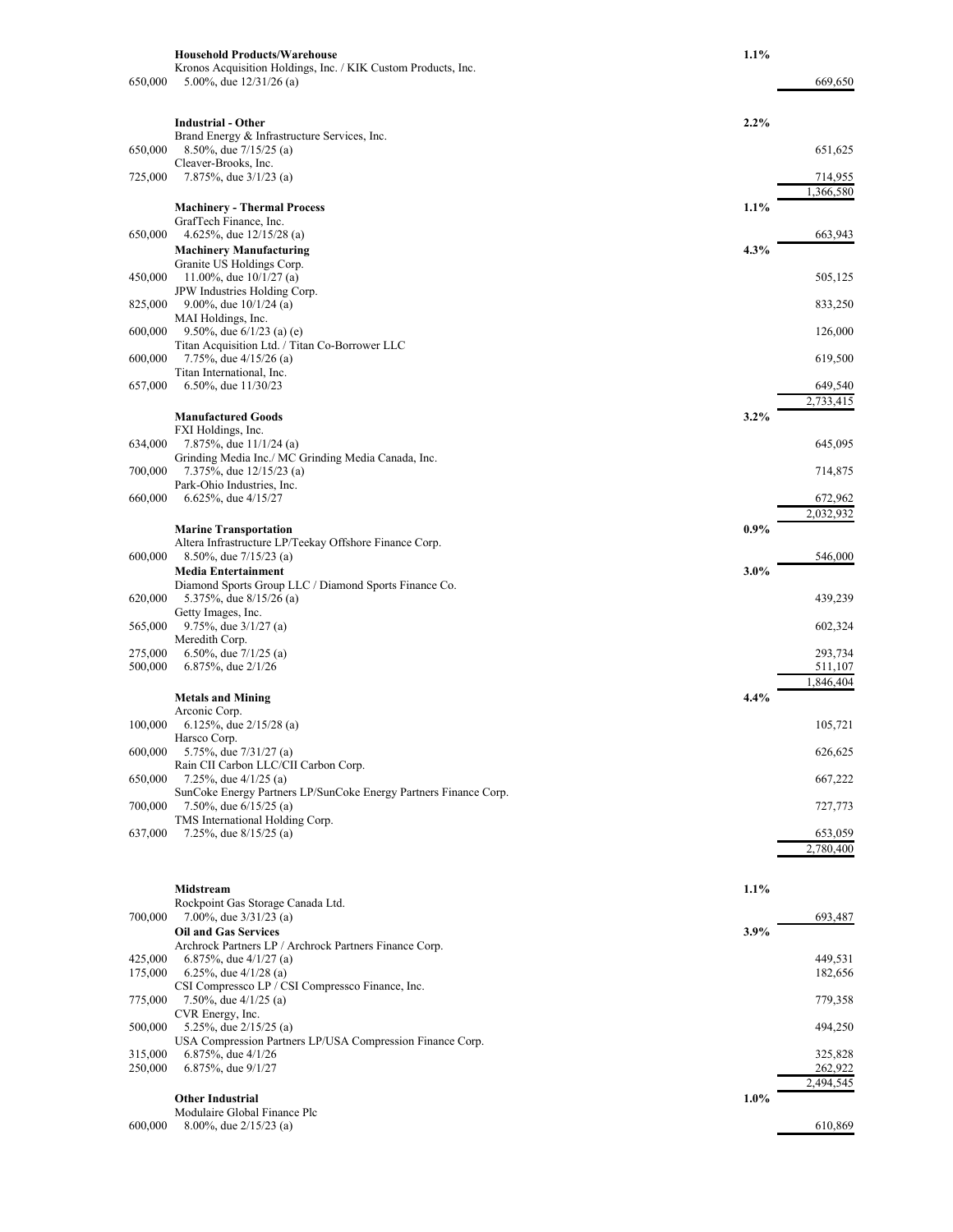|         | Packaging                                                                                  | $1.0\%$ |                      |
|---------|--------------------------------------------------------------------------------------------|---------|----------------------|
|         | Mauser Packaging Solutions Holding Co.                                                     |         |                      |
| 620,000 | 5.50%, due $4/15/24$ (a)                                                                   | 2.1%    | 623,230              |
|         | Paper<br>Clearwater Paper Corp.                                                            |         |                      |
| 500,000 | 4.75%, due $8/15/28$ (a)                                                                   |         | 512,978              |
|         | Mercer International, Inc.                                                                 |         |                      |
| 560,000 | 5.50%, due 1/15/26                                                                         |         | 574,873              |
| 200,000 | 5.125%, due $2/1/29$ (a)                                                                   |         | 203,750<br>1,291,601 |
|         | <b>Pipelines</b>                                                                           | 3.4%    |                      |
|         | Genesis Energy LP / Genesis Energy Finance Corp.                                           |         |                      |
| 75,000  | 8.00%, due 1/15/27                                                                         |         | 75,953               |
| 500,000 | 7.75%, due 2/1/28                                                                          |         | 494,480              |
| 300,000 | Martin Midstream Partners LP / Martin Midstream Finance Corp.<br>11.50%, due $2/28/25$ (a) |         | 304,500              |
|         | Summit Midstream Holdings, LLC                                                             |         |                      |
| 700,000 | 5.50%, due 8/15/22                                                                         |         | 681,625              |
|         | TransMontaigne Partners LP/TLP Finance Corp.                                               |         |                      |
| 600,000 | 6.125%, due $2/15/26$                                                                      |         | 606,114<br>2,162,672 |
|         | <b>Poultry</b>                                                                             | 1.1%    |                      |
|         | Simmons Foods, Inc./Simmons Prepared Foods, Inc./Simmons Pet Food, Inc./Simmons Feed       |         |                      |
| 700,000 | 4.625%, due $3/1/29$ (a)                                                                   |         | 710,343              |
|         | <b>Publishing and Broadcasting</b>                                                         | 1.1%    |                      |
| 675,000 | Salem Media Group, Inc.                                                                    |         |                      |
|         | 6.75%, due $6/1/24$ (a)<br>Radio                                                           | $4.5\%$ | 664,875              |
|         | Beasley Mezzanine Holdings LLC                                                             |         |                      |
| 700,000 | 8.625%, due $2/1/26$ (a)                                                                   |         | 710,500              |
|         | Entercom Media Corp.                                                                       |         |                      |
| 650,000 | 7.25%, due $11/1/24$ (a)                                                                   |         | 658,629              |
|         |                                                                                            |         |                      |
|         | Townsquare Media, Inc.                                                                     |         |                      |
| 710,000 | 6.875%, due $2/1/26$ (a)<br>Urban One, Inc.                                                |         | 743,724              |
| 700,000 | 7.375%, due $2/1/28$ (a)                                                                   |         | 707,000              |
|         |                                                                                            |         | 2,819,853            |
|         | <b>Real Estate</b>                                                                         | $0.7\%$ |                      |
|         | GEO Group, Inc.                                                                            |         |                      |
| 500,000 | 5.125%, due 4/1/23                                                                         |         | 459,063              |
|         | <b>REITs</b> - Storage<br>Iron Mountain, Inc.                                              | 0.9%    |                      |
| 550,000 | 5.00%, due $7/15/28$ (a)                                                                   |         | 571,318              |
|         | <b>Retail - Leisure Products</b>                                                           | $1.1\%$ |                      |
|         | Party City Holdings, Inc.                                                                  |         |                      |
| 700,000 | 8.75%, due $2/15/26$ (a)                                                                   |         | 715,313              |
|         | <b>Retail - Office Supplies</b><br>Staples, Inc.                                           | 1.7%    |                      |
| 500,000 | 7.50%, due $4/15/26$ (a)                                                                   |         | 501,850              |
| 600,000 | 10.75%, due $4/15/27$ (a)                                                                  |         | 573,749              |
|         |                                                                                            |         | 1,075,599            |
|         | <b>Software and Services</b>                                                               | 0.7%    |                      |
| 250,000 | Donnelley Financial Solutions, Inc.<br>8.25%, due 10/15/24                                 |         | 261,250              |
|         | Exela Intermediate LLC/Exela Finance, Inc.                                                 |         |                      |
| 600,000 | 10.00%, due $7/15/23$ (a)                                                                  |         | 194,250              |
|         |                                                                                            |         | 455,500              |
|         | <b>Supermarkets</b>                                                                        | 0.5%    |                      |
| 290,000 | KeHE Distributors LLC / KeHE Finance Corp.<br>8.625%, due 10/15/26 (a)                     |         | 323,305              |
|         | Technology                                                                                 | $0.5\%$ |                      |
|         | Granite Merger Sub 2, Inc.                                                                 |         |                      |
| 250,000 | 11.00%, due $7/15/27$ (a)                                                                  |         | 287,296              |
|         | Telecommunications                                                                         | $0.9\%$ |                      |
| 550,000 | Plantronics, Inc.<br>5.50%, due $5/31/23$ (a)                                              |         | 554,958              |
|         | <b>Tobacco Manufacturing</b>                                                               | $1.0\%$ |                      |
|         | Vector Group Ltd.                                                                          |         |                      |
| 625,000 | 5.75%, due $2/1/29$ (a)                                                                    |         | 648,828              |
|         | <b>Transportation Services</b>                                                             | 2.2%    |                      |
| 750,000 | Bristow Group, Inc.<br>6.875%, due $3/1/28$ (a)                                            |         | 758,437              |
|         | LBC Tank Terminals Holding                                                                 |         |                      |
| 600,000 | 6.875%, due $5/15/23$ (a)                                                                  |         | 601,125              |
|         |                                                                                            |         | 1,359,562            |